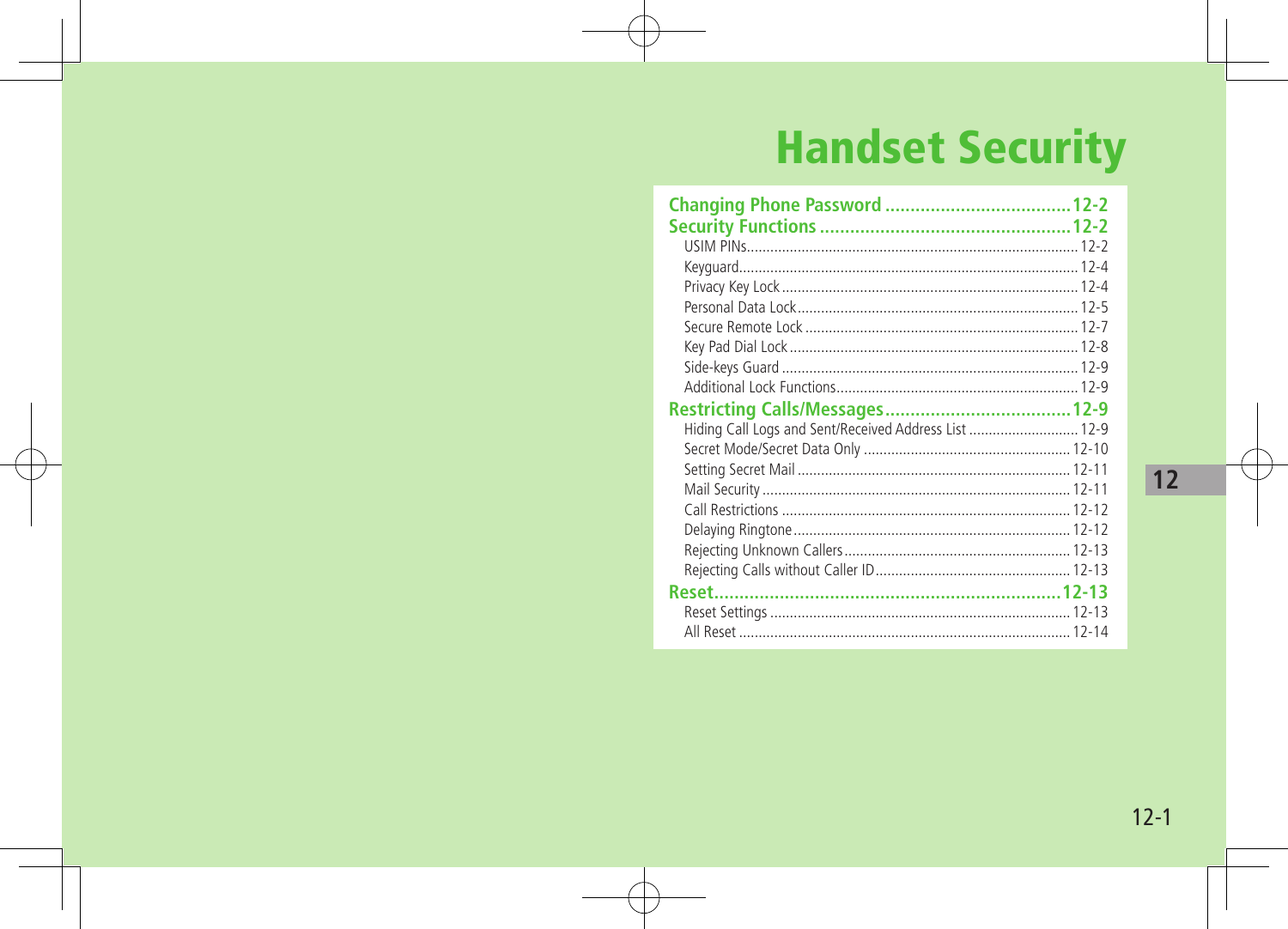# Changing Phone Password

**<Default> 9999**

#### **Change Phone Password as required.**

 $\bullet$  For Phone Password details:  $\angle$ PP 1-28

#### **Main Menu > Settings > Security** 4 **Change Phone Password**

- Enter current 4 to 8-digit Phone Password
- Enter new 4 to 8-digit Phone Password  $\rightarrow$  YES

# Security Functions

### **USIM PINs**

 $\bullet$  For more information about PINs:  $\circ$  P.1-5

#### **Note**

 Emergency numbers (110, 119, 118) are not dialable in PIN/PIN2, PUK/PUK2 entry window.

### **PIN Authentication**

**Activate to require PIN entry each time handset is turned on.**

**Main Menu > Settings > Security > PIN Authentication** 

- **Enter Phone Password → PIN Authentication**
- **2 ON** or **OFF**
- **3** Enter PIN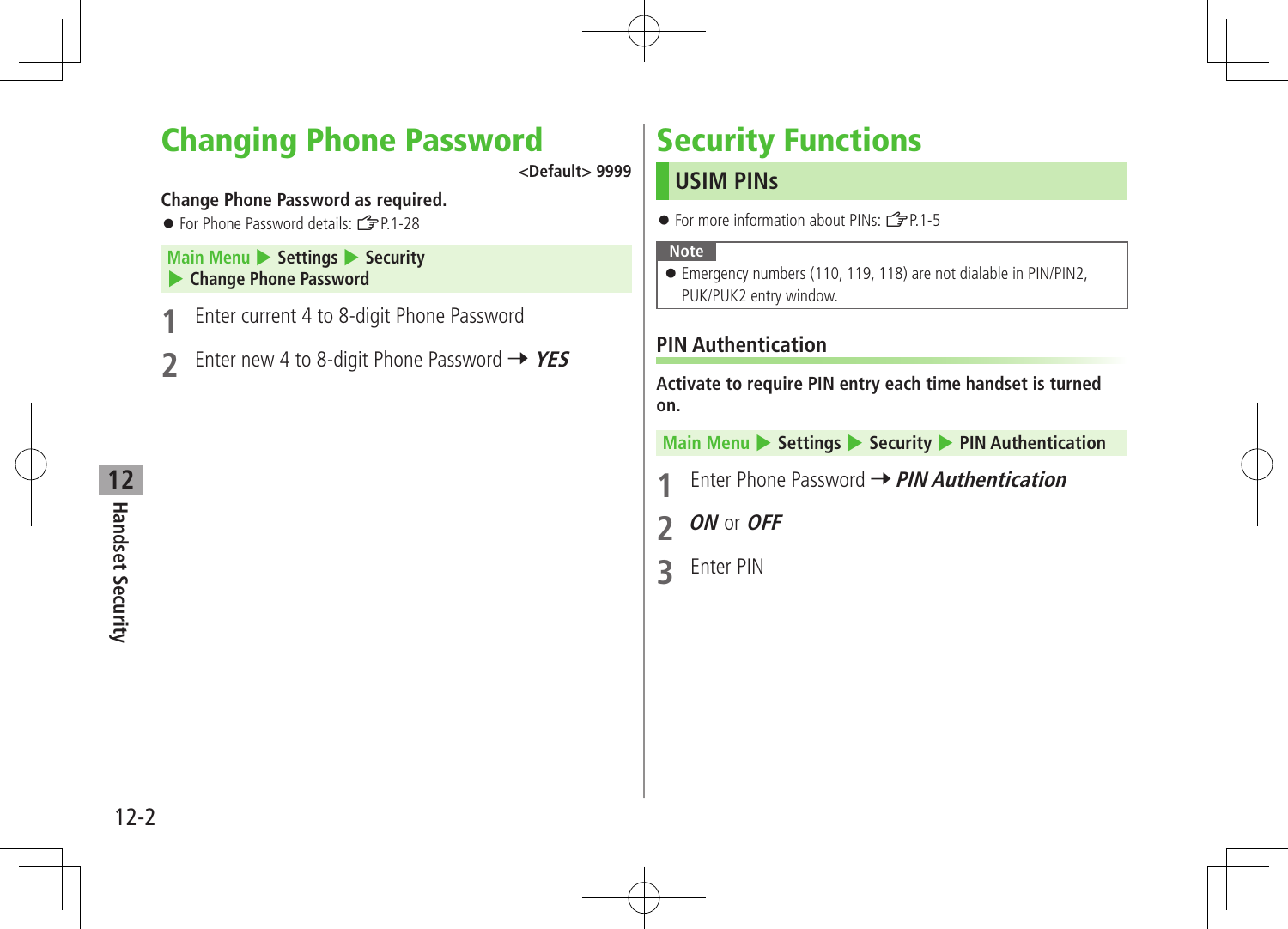### **Changing PIN/PIN2**

● Set PIN Authentication (<del>1</del> P.12-2) to **ON** before changing PIN.

#### **Main Menu > Settings > Security > PIN Authentication**

- **Enter Phone Password → Change PIN** or **Change PIN2**
- *<u>Enter current PIN/PIN2</u>*
- **Enter new PIN/PIN2**
- **Reenter new PIN/PIN2**

### **PIN Lock & Cancellation (PUK/PUK2)**

**PIN Lock or PIN2 Lock is activated if PIN or PIN2 is incorrectly entered three times. Cancel PIN Lock or PIN2 Lock by entering PIN Unblocking Key (PUK/PUK2).**

- For information about PUK/PUK2, contact SoftBank Mobile Customer Center, General Information (ZP.19-33).
- In PIN lock mode, enter PUK/PUK2
- **2** Enter new PIN/PIN2
- **3** Reenter new PIN/PIN2

- If PUK/PUK2 is incorrectly entered ten times, USIM Card is locked and handset is disabled (turning off power counts as one incorrect entry). Write down PUK/PUK2.
- For procedures required to unlock USIM Card, contact SoftBank Mobile Customer Center, General Information (ZP.19-33).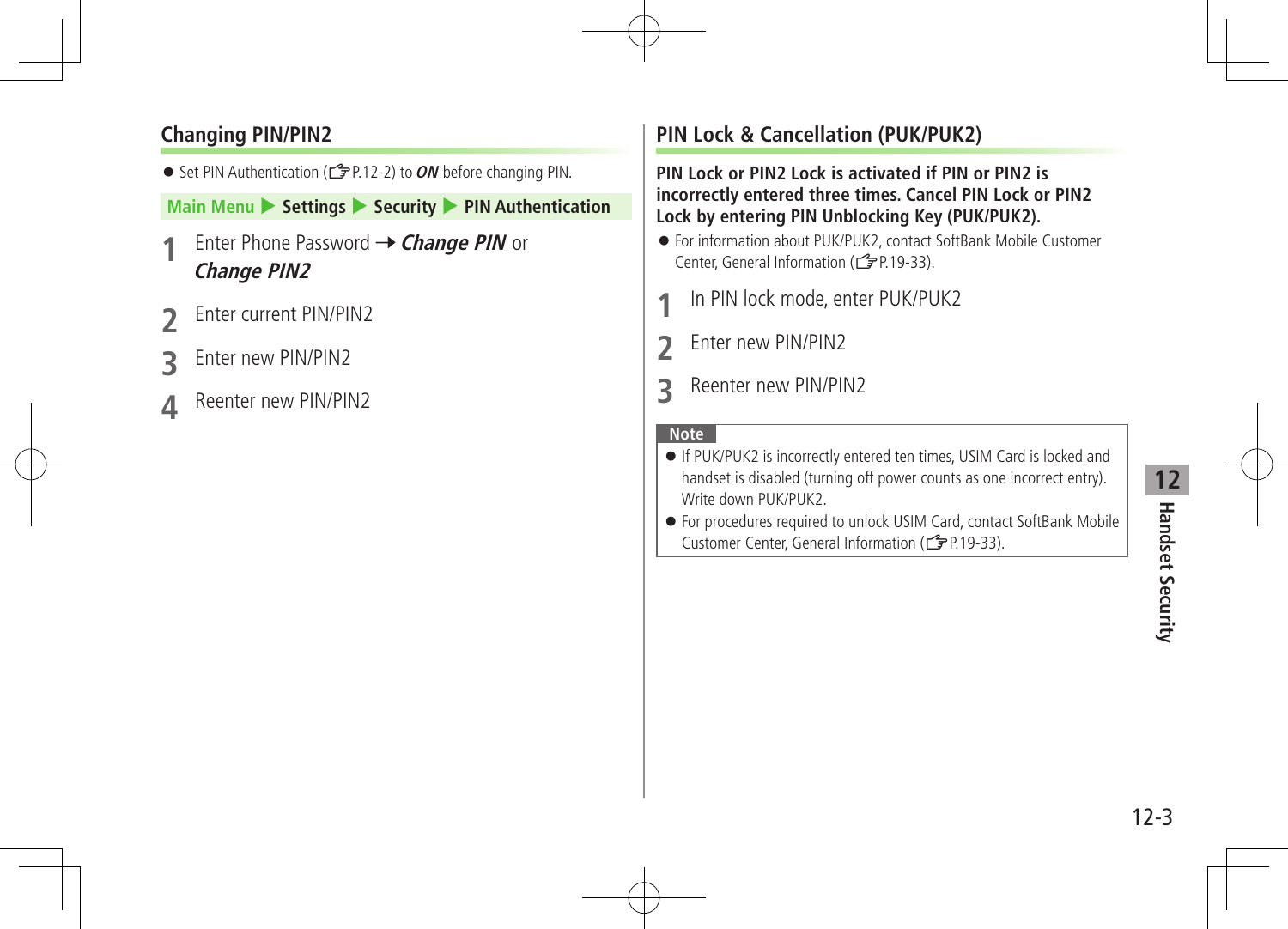### **Keyguard**

#### **<Default> Deactivate**

#### **Lock handset keys to prevent accidental operation. Note, incoming calls can be answered by pressing**  $\overline{C}$ **.**

- While set, **n**appears in Standby.
- In Standby, press and hold  $\odot$ 
	- $\bullet$  To cancel Keyguard, repeat operation.

### **While Keyguard is Active**

- Emergency numbers (110, 119, 118) are dialable. Entered numbers do not appear on Display. Once numbers are dialed, Keyguard is canceled.
- $\bullet$  Press  $\left(\overline{\bullet}\right)$  to disable Calendar event tone/Alarm, or place an incoming call on hold.
- Cancel Keyguard during a call or while incoming call is placed on hold.

## **Privacy Key Lock**

#### **<Default> Deactivate**

**Set Privacy Key Lock to require Phone Password for using handset (Password not required for turning handset on/off and answering calls).**

 $\bullet$  While locked,  $\bullet$  appears in Standby.

**Main Menu** 4 **Settings** 4 **Security** 4 **Privacy Key Lock**

### **1** Enter Phone Password

 To cancel Privacy Key Lock, enter Phone Password in Standby. If Phone Password is incorrectly entered five times, handset turns off.

### **While Privacy Key Lock is Active**

- Emergency numbers (110, 119, 118) are dialable.
- $\bullet$  Only phone numbers appear on Display for incoming calls.
- Message ringtones or Alarm tones are disabled.
- Calendar event tone or Alarm is disabled.
- S! Quick News and some Display indicators do not appear. They appear after Privacy Key Lock is canceled.

#### **Note**

Turning off power does not cancel Privacy Key Lock.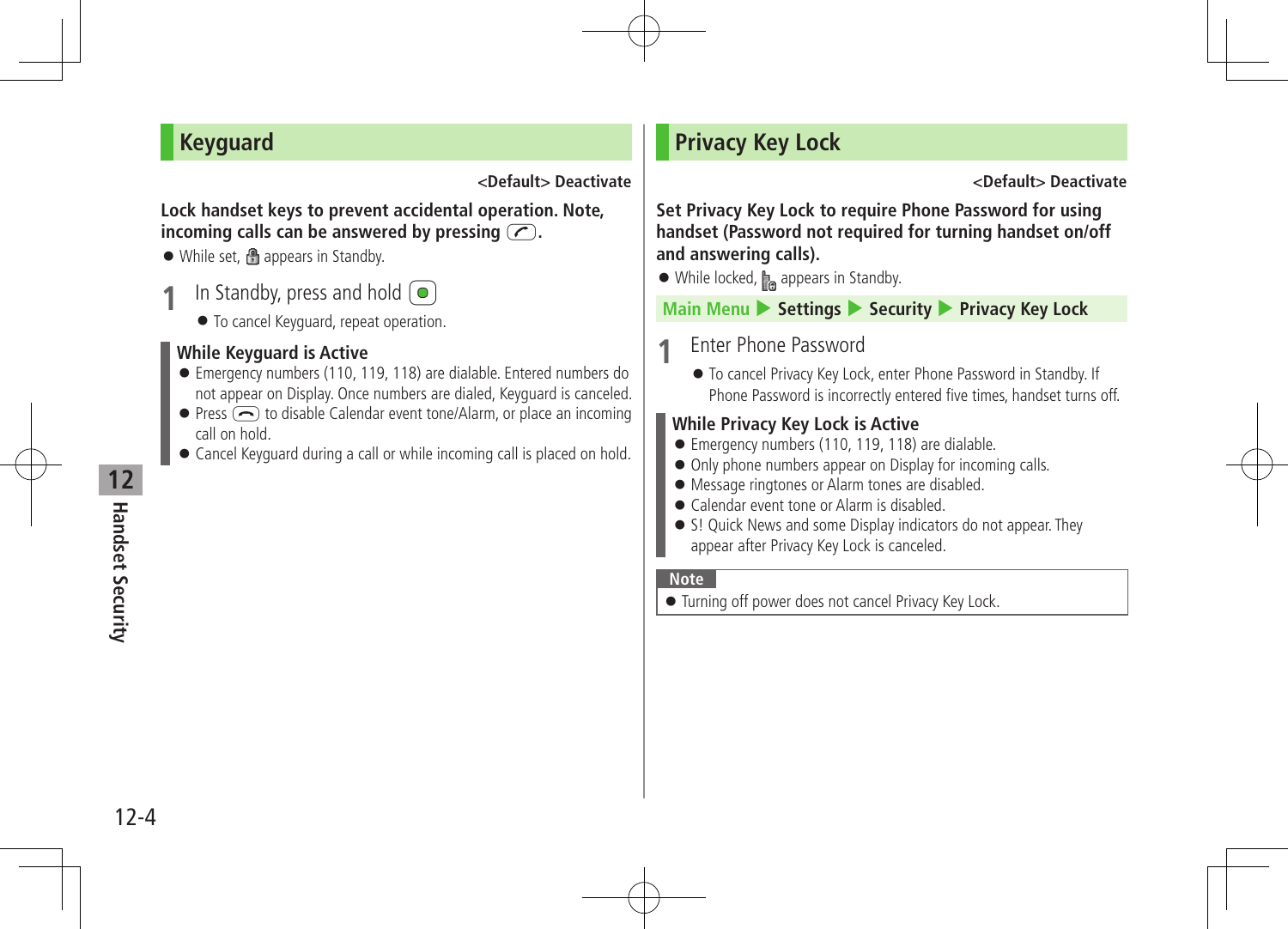### **Personal Data Lock**

**Set Personal Data Lock to prevent others from reading or tampering with your personal information. Activate to require Phone Password for accessing personal data.**

### ■ **Locked Functions/Data**

- ・ S! Appli
- ・ Phone Book search/saving/setting/ call restrictions
- ・ Memory Manager/ Memory Status (Phone Book)
- ・ Account Details
- ・ Notepad
- ・ Calendar
- ・ Tasks
- ・ Shortcuts
- ・ Information
- ・ Camera/Video Camera
- ・ Picture Album
- ・ Lifestyle-Appli
- ・ microSD Backup
- ・ Answer Phone
- ・ Voice Recorder
- ・ Customized Screen
- ・ Voice Announce
- ・ Dictionary
- ・ Post blog
- \* Font setting is available.
- ・ S! Mail/SMS/PC Mail
- ・ Yahoo! Keitai viewing/setting
- ・ PC Site Browser viewing/setting
- ・ Bookmarks/Saved Pages
- ・ Rejecting unknown callers
- ・ Mobile Widget
- ・ S! Quick News
- ・ S! Information Channel/Weather
- ・ Content Key obtaining/backup
- ・ Voice Dial
- ・ S! GPS Navi
- ・ Data Folder\*
- ・ Music Player
- ・ Digital TV
- ・ Bar Code Reader
- ・ Receive via Infrared/Bluetooth®
- ・ IC Data transmission
- ・ Alarm
- ・ Wi-Fi
- ・ Reset Settings/All Reset
- ・ Software Update

### **Activating/Canceling Personal Data Lock**

#### **<Default> Deactivate**

 $\bullet$  While locked,  $\Box$  appears in Standby.

**Main Menu** 4 **Settings** 4 **Security** 4 **Personal Data Lock**

- **Fnter Phone Password → Activate/Deactivate** 
	- To cancel Personal Data Lock, repeat operation. If Lock OFF at Open is set, password entry is requested when handset is opened.

#### **Canceling Personal Data Lock Temporarily**

When Phone Password is entered,  $\frac{D}{\omega}$  disappears and disabled functions become temporarily available.

 $\bullet$  Once handset returns to Standby while no functions are active, Personal Data Lock is active again.

- While Personal Data Lock is set, some indicators do not appear in Standby. They appear after lock is canceled.
- Turning off power does not cancel Personal Data Lock.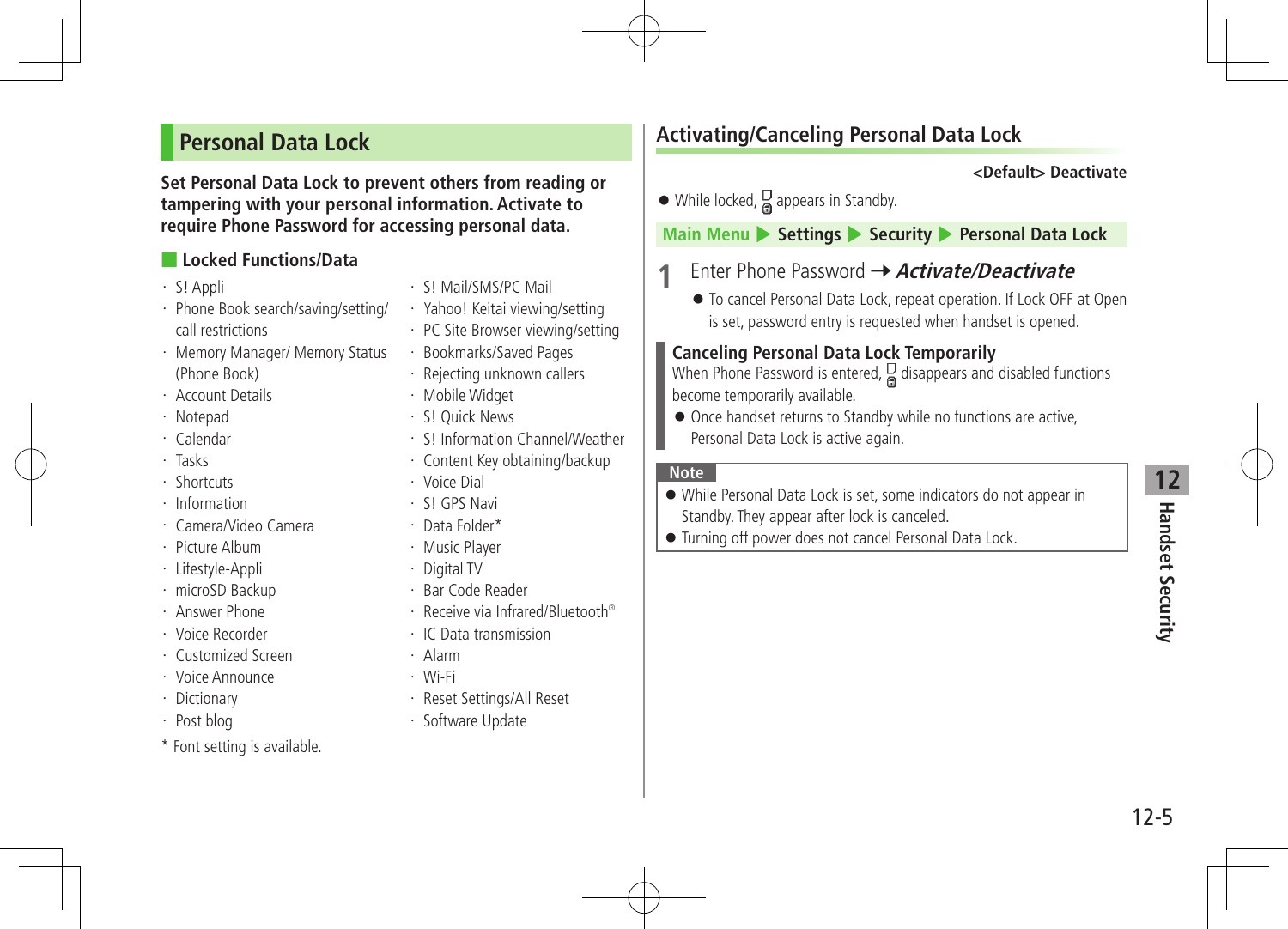### **Customizing Personal Data Lock**

**Enable/disable Alarm, incoming message notification, etc. while Personal Data Lock is active.**

#### **Main Menu** 4 **Settings** 4 **Security** 4 **Personal Data Lock**

**Enter Phone Password → Customize** → Select an item (See below)

| <b>Item</b>       | <b>Operation/Description</b>                                                                                                                                                                                                                                                                                                                                                                                                                                            |
|-------------------|-------------------------------------------------------------------------------------------------------------------------------------------------------------------------------------------------------------------------------------------------------------------------------------------------------------------------------------------------------------------------------------------------------------------------------------------------------------------------|
| <b>Alarm Tone</b> | Enable/disable Alarms (Calendar, TV timer, or other alerts)<br>or TV Timer Recording.<br>Select an item $\rightarrow$ Accept (Enable) or Not Accept<br>(Disable)                                                                                                                                                                                                                                                                                                        |
| Act               | <b>Incoming Call</b> Show/hide incoming message window and indicator<br>(incoming messages) or Phone Book entry information<br>(incoming calls).<br>$>$ Select an item<br>$\cdot$ Incoming Message $\rightarrow$ Accept (Show indicator)<br>or Not Accept (Hide indicator)<br>· <b>Phone Book Available → Accept</b> (Show Phone<br>Book Entry information) or <b>Not Accept</b> (Hide<br>information)                                                                  |
| Display/Tone      | Enable/disable Display settings, ringtones or indicators.<br>$\geq$ Select an item<br>· <b>Internal Display → Accept</b> (Enable Display<br>Settings) or <b>Not Accept</b> (Disable)<br>• <b>Ring Tones → Accept</b> (Enable Sound Settings) or<br><b>Not Accept</b> (Disable)<br>· S! Info Ch./Weather → Accept (Show indicators)<br>or <b>Not Accept</b> (Hide indicators)<br>· <b>Widget Contents → Accept</b> (Show widgets) or<br><b>Not Accept</b> (Hide widgets) |

### **Activating Personal Data Lock when Closing Handset**

**<Default> OFF**

**Set Timer Lock at Close to automatically activate Personal Data Lock when specified time has elapsed after handset is closed.**

**Main Menu ▶ Settings ▶ Security ▶ Timer Lock at Close** 

**1** Enter Phone Password

### **2 Personal Data Lock →** Select a time

Confirmation appears asking whether to activate Lock OFF at Open.

- $\bullet$  While set,  $\overset{\odot}{\bullet}$  appears in Standby.
- When *OFF* is selected, setting is canceled.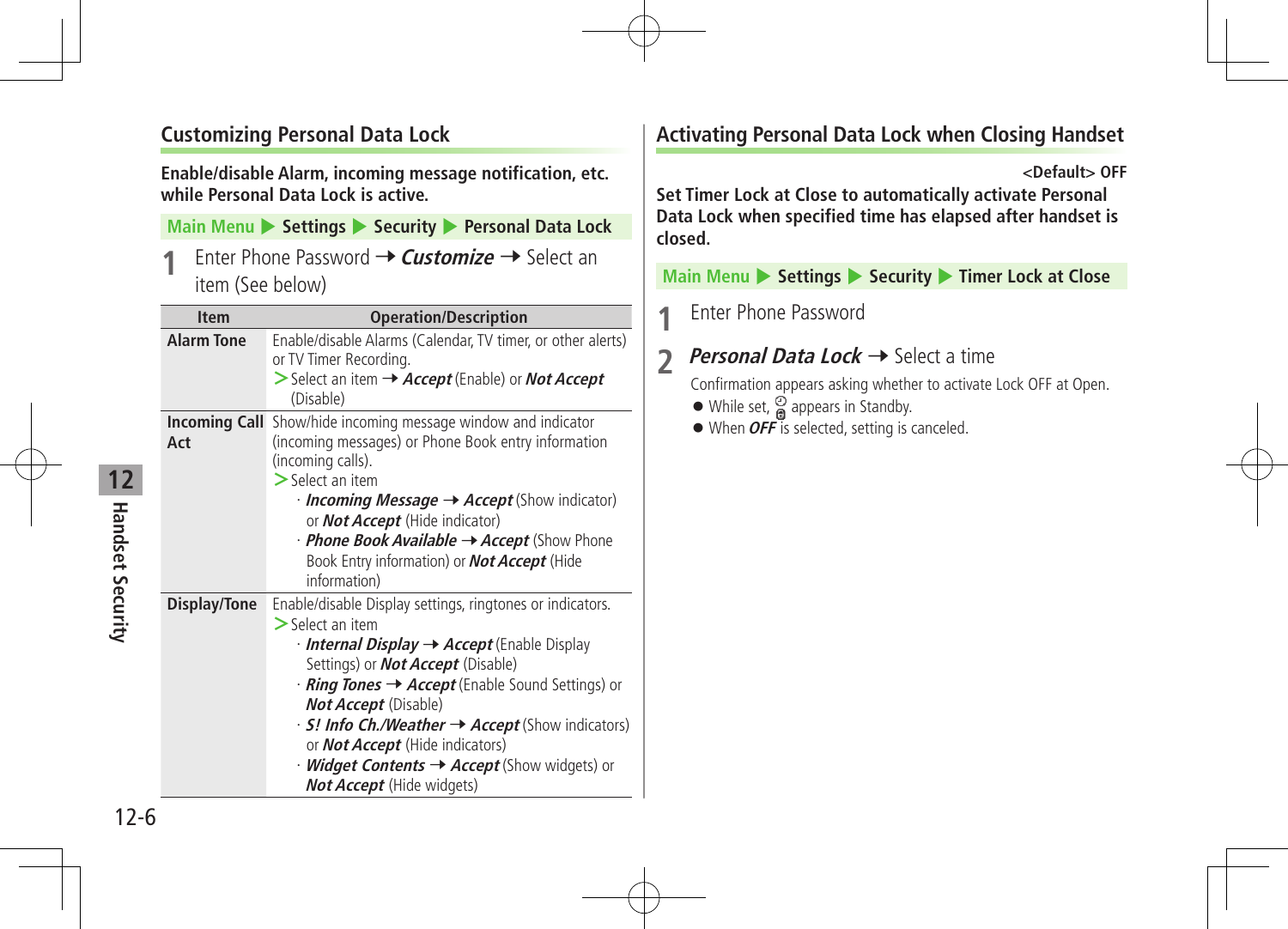### **Showing Personal Data Lock OFF Window when Opening Handset**

**<Default> OFF**

#### **Main Menu**  $\blacktriangleright$  **Settings**  $\blacktriangleright$  **Security**  $\blacktriangleright$  **Lock OFF at Open**

**Enter Phone Password** 

# *Personal Data Lock → ON*

#### **Note**

 When Timer Lock at Close and Lock OFF at Open are both active, canceling Personal Data Lock when opening handset temporarily cancels lock. However, lock activates again when specified time elapses after closing handset.

### **Secure Remote Lock**

**If handset is lost or stolen, remotely lock handset from a PC or mobile. If Secure Remote Lock is active, all operations are unavailable except to turn handset on.**

 For service details and user agreement/registration, visit SOFTBANK MOBILE Corp.Website (http://www.softbank.jp) or My SoftBank.

### **Accessing My SoftBank from Handset (Japanese)**

### **For service details, visit SOFTBANK MOBILE Corp. Website.**

**Main Menu** 4 **Yahoo!** 4 **Menu List** 4 **My SoftBank**  4 **English**

Follow onscreen instructions.

#### **Note**

 Emergency numbers (110, 119, 118) are dialable even while Secure Remote Lock is set.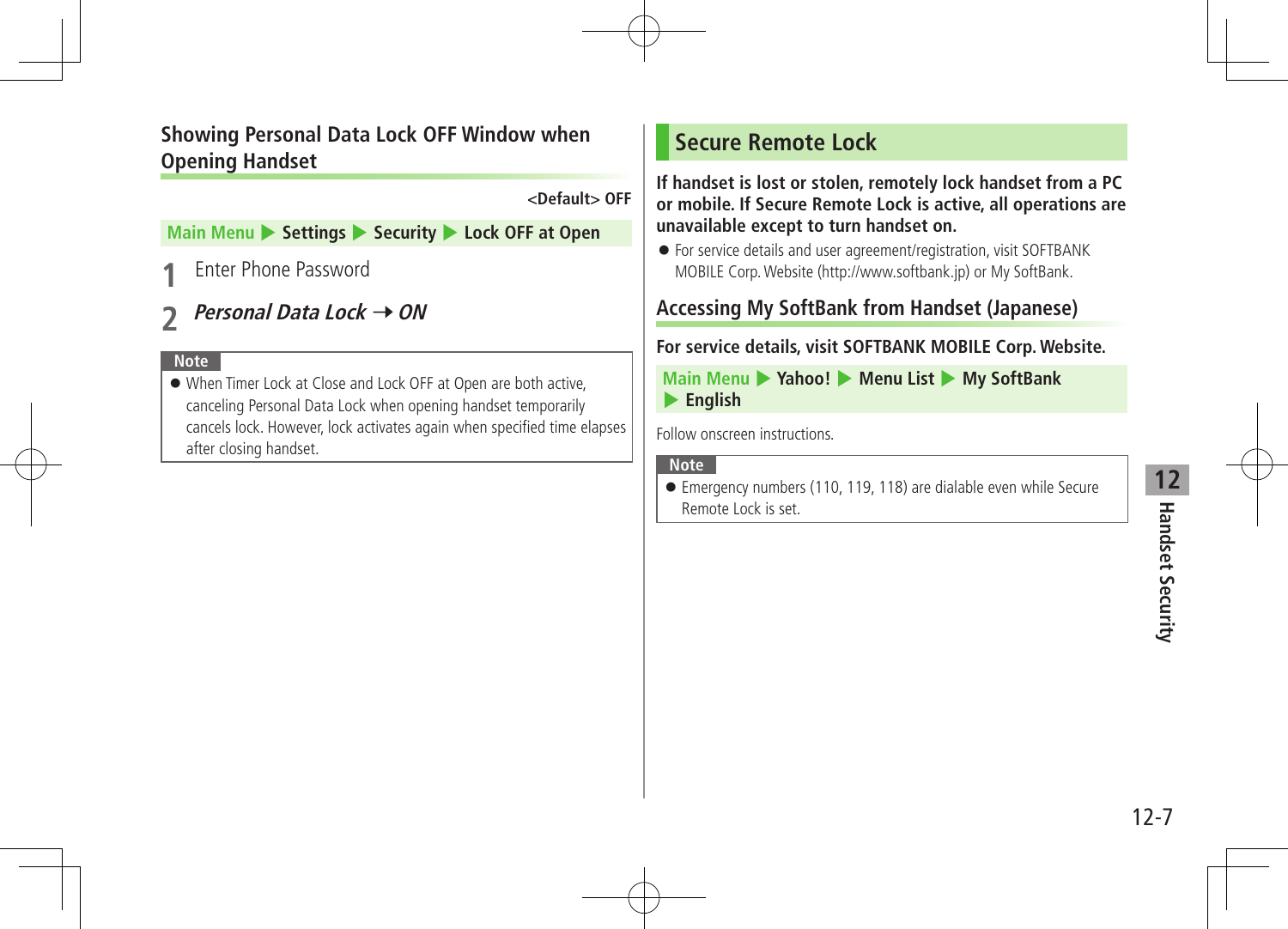### **Showing Messages during Secure Remote Lock**

**<Default> OFF**

**Set Display message to appear when Secure Remote Lock is active.**

Use preset message or create a message.

**Main Menu** 4 **Settings** 4 **Security** 4 **Lock Message**

**Enter Phone Password** 

### *Display Setting* **→ ON**

■ **Save Lock Messages >**After Step 1, **Message** → Enter a message **<Default> Deactivate**

**Allow dialing only from Phone Book entries and lock dialing with keypad. Unauthorized use of handset can be prevented.**

 $\bullet$  While locked,  $\bullet$  appears in Standby.

#### ■ **Unavailable Operations**

- ・ Dialing with keypad
- ・ Phone Book (saving, editing, deleting, copying from microSD Card, and sending/receiving via Infrared, IC transmission and Bluetooth® )
- ・ Sending S! Mail/SMS (manually entering addresses)

### ■ **Available Operations**

- ・ Dialing from Phone Book or Voice Dial
- ・ Dialing from Redial, Outgoing Call Logs, Incoming Call Logs, Sent address, or Received address (only phone numbers/mail addresses saved in Phone Book)

### **Main Menu** 4 **Settings** 4 **Security** 4 **Key Pad Dial Lock**

- **Enter Phone Password** 
	- $\bullet$  To cancel Key Pad Dial Lock, repeat operation.

#### **Note**

 Emergency numbers (110, 119, 118) are dialable even while Key Pad Dial Lock is set.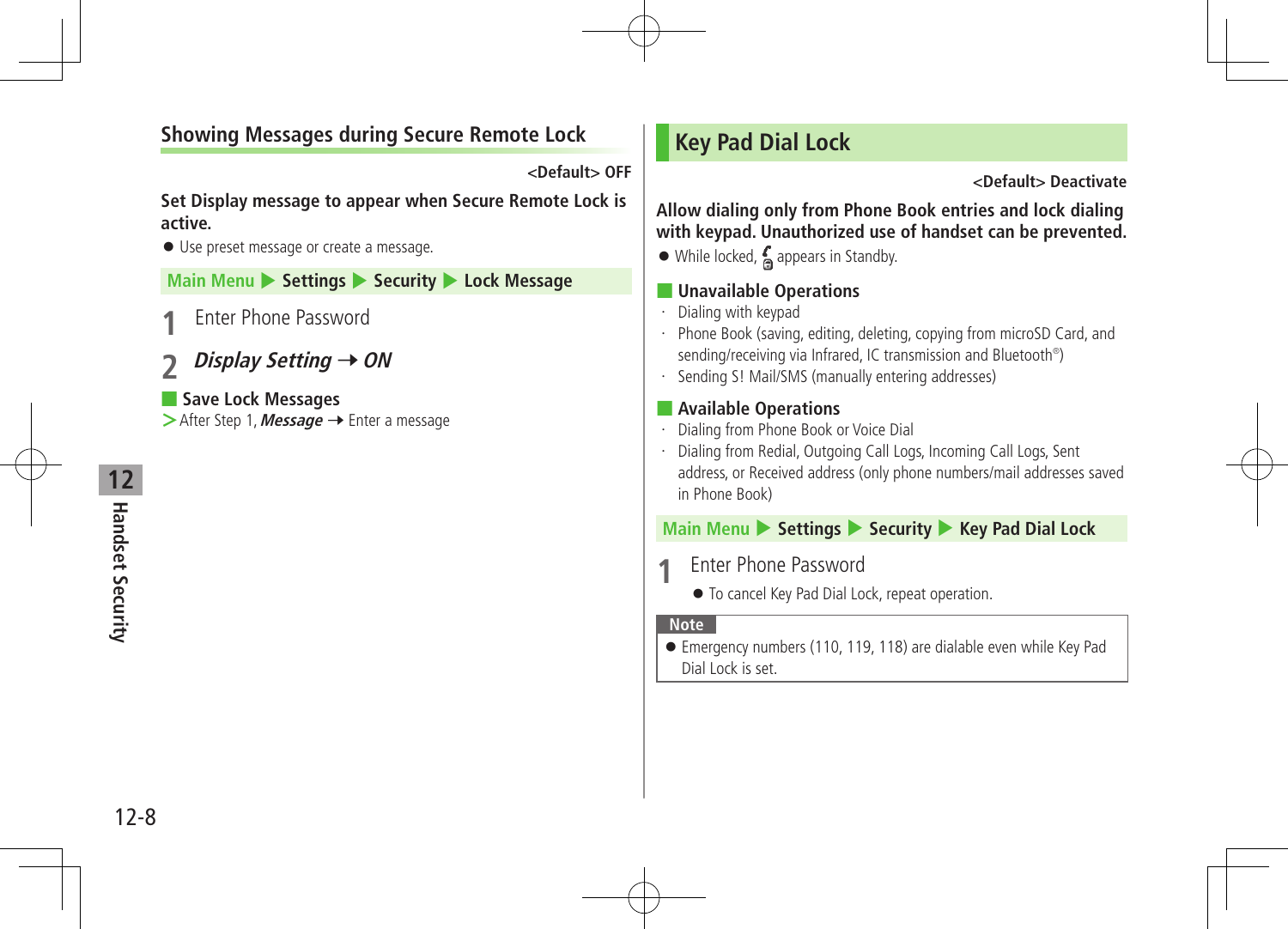### **Side-keys Guard**

**<Default> OFF**

**Set Side-keys Guard to disable side key operations while handset is closed.**

**Main Menu > Settings > Phone Settings** 4 **Side-keys Guard**

### **1 ON**

While Side-keys Guard is set,  $\frac{NDE}{60}$  appears in Standby.

● To activate side key operations while handset is closed, select **OFF**.

**Note**

● When Menu Icons ( $f \equiv P(18-4)$  is set to **Basic** or **Customize**, press  $\widehat{\bullet}$  in Standby  $\rightarrow$  Press and hold  $(\ast)$  to toggle *ON/OFF*.

### **Additional Lock Functions**

■ **IC Card Lock** Deactivate Osaifu-Keitai® functions (仁子P.13-12).

#### ■ **Remote Lock**

Deactivate Osaifu-Keitai® functions remotely (<a>Ca<br/>P.13-12).

# Restricting Calls/Messages

### **Hiding Call Logs and Sent/Received Address List**

**<Default> ON**

**Main Menu > Settings > Incoming Settings > Call Logs** 

**Fnter Phone Password** 

**2** Select an item (See below)

| <b>Item</b> | <b>Operation/Description</b>                          |
|-------------|-------------------------------------------------------|
| Incoming    | Show/hide Incoming Call Logs/Received address list    |
| Outgoing    | Show/hide Redial/Outgoing Call Logs/Sent address list |

**3 OFF**

#### **Note**

 While Incoming Call Logs is**OFF**, Answer Phone (Voice Calls) does not play. Selecting **Missed call** Information does not show Incoming Call Logs.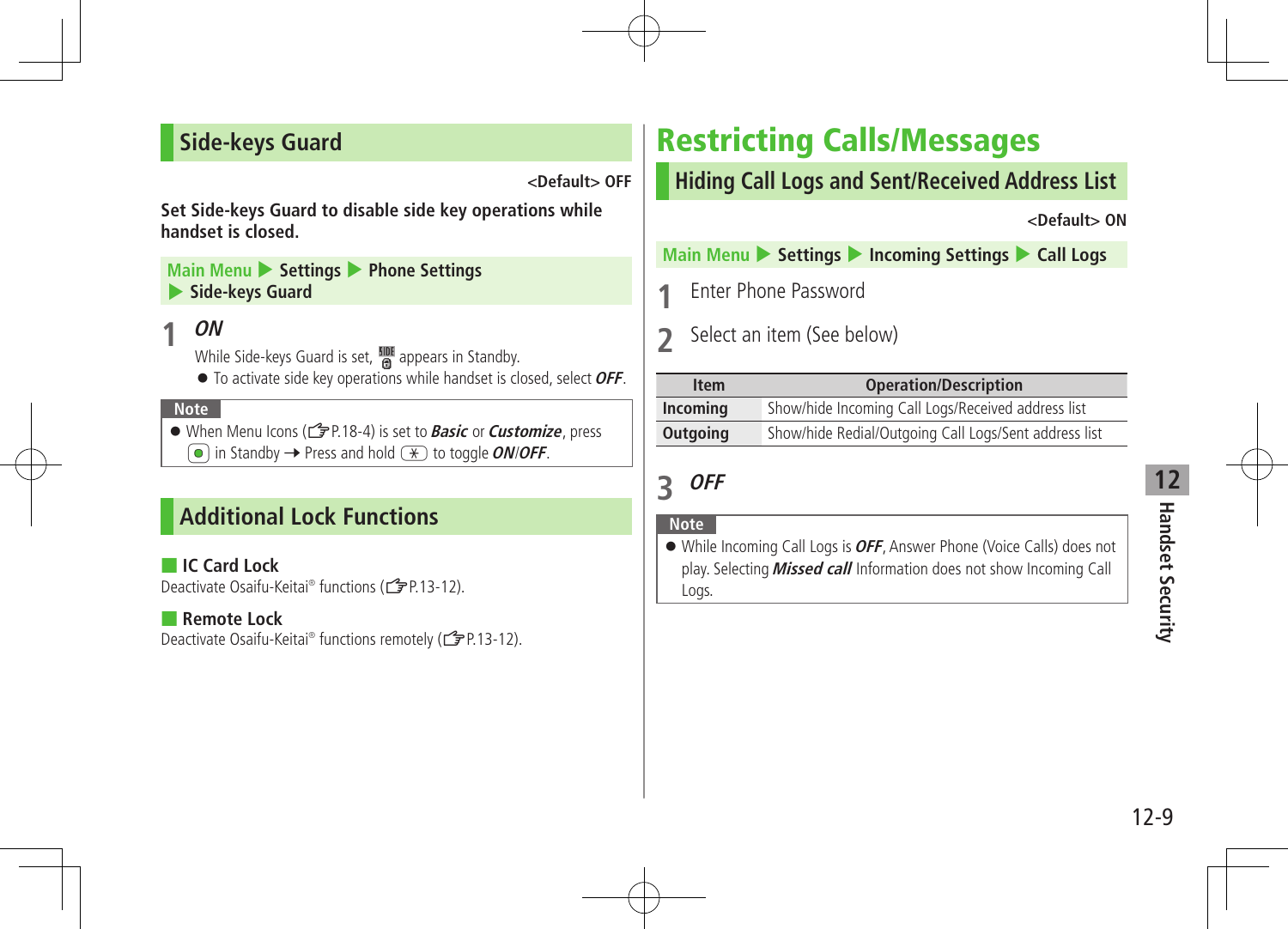### **Secret Mode/Secret Data Only**

#### **<Default> Deactivate**

**Phone Book entries and calendar events saved as secret data appear only when Secret Mode/Secret Data Only is active.**

● Set Phone Book or Calendar events as secret data (Phone Book:  $\sqrt{2}P.4-7. P.4-8$  / Calendar events:  $\sqrt{2}P.13-5$ )

#### **Main Menu**  $\triangleright$  Settings  $\triangleright$  Security

**Select an item (See below)** 

| <b>Item</b>                | <b>Operation/Description</b>                                                                  |
|----------------------------|-----------------------------------------------------------------------------------------------|
| <b>Secret Mode</b>         | View all data including secret data<br>$\bullet$ While set, $\frac{5}{6}$ appears in Standby. |
| <b>Secret Data</b><br>Only | View only secret data<br>$\bullet$ While set, $\frac{5}{9}$ flashes in Standby.               |

**2** Enter Phone Password

For Secret Data Only, number of saved secret data appears.

### ■ **Cancel Secret Mode/Secret Data Only**

- > In Standby,  $\bigodot$  or follow Step 1 above
- $\bullet$   $\frac{5}{9}$  disappears.

### ■ **Cancel Secret Mode/Secret Setting**

> In Phone Book/Calendar event window, **[x**] [Menu] → Release secret

- Select whether to save data edited/saved in Secret Mode as secret data. Data saved/edited in Secret Data Only are saved as secret data.
- $\bullet$  Turn off handset to cancel secret setting.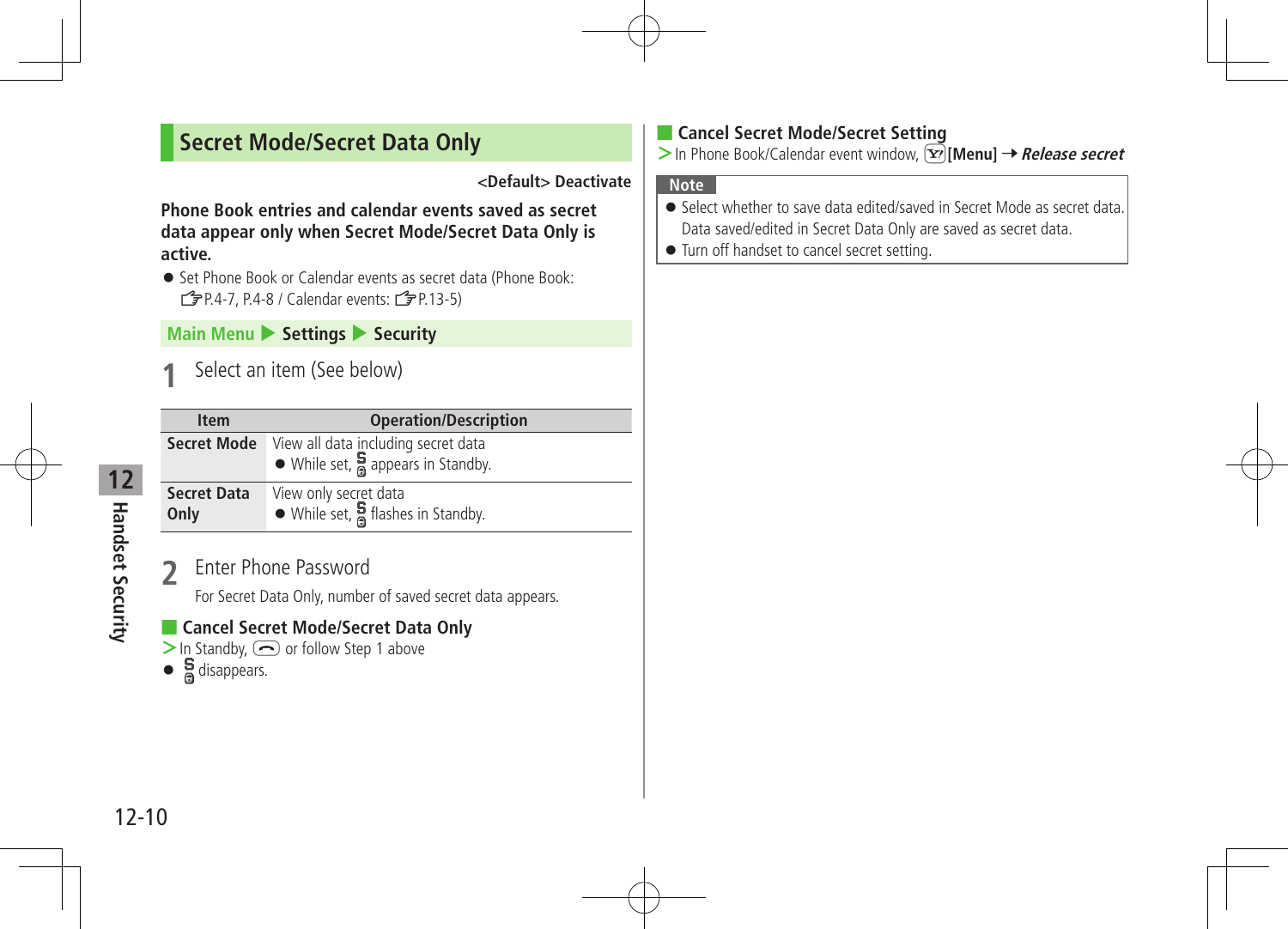### **Setting Secret Mail**

#### **<Default> ON**

#### **Hide messages to/from secret Phone Book entries.**

- Even if Secret Mail Display is set to**OFF**, secret mail appears when Secret Mode/Secret Data Only is active.
- **1** <sup>A</sup> <sup>7</sup>**Settings**
- **2 Universal Settings** <sup>7</sup>**Secret Mail Display**
- **3** Enter Phone Password
- **4 OFF**

#### **Note**

 When both Spam Filter and Secret Mail Display are set, messages from Phone Book entries saved as secret mode are sorted into Spam Folder (Safe List:  $\sqrt{2}P.14-19$ ).

### **Mail Security**

#### **Set handset to require Phone Password for opening mail folders or operating Server Mail.**

- **• A** appears for set mail folders and Server Mail box.
	- **1** <sup>A</sup> <sup>7</sup>**Settings**
- **2** *Universal Settings* → *Mail Security*
- **3** Enter Phone Password  $\rightarrow$  Check items  $\rightarrow \infty$  [Finish]
- Set/Cancel Mail Security by Folder (Incoming Mail or **Sent/Unsent)**
- $>$  $\boxed{\odot}$   $\rightarrow$  *Incoming Mail* or *Sent/Unsent*  $\rightarrow$  Highlight a folder  $\rightarrow$ **[Y][Menu] → Mail Security →** Enter Phone Password
- **A** appears for set folders.
- $\bullet$  To cancel Mail Security, highlight locked folder and repeat operation.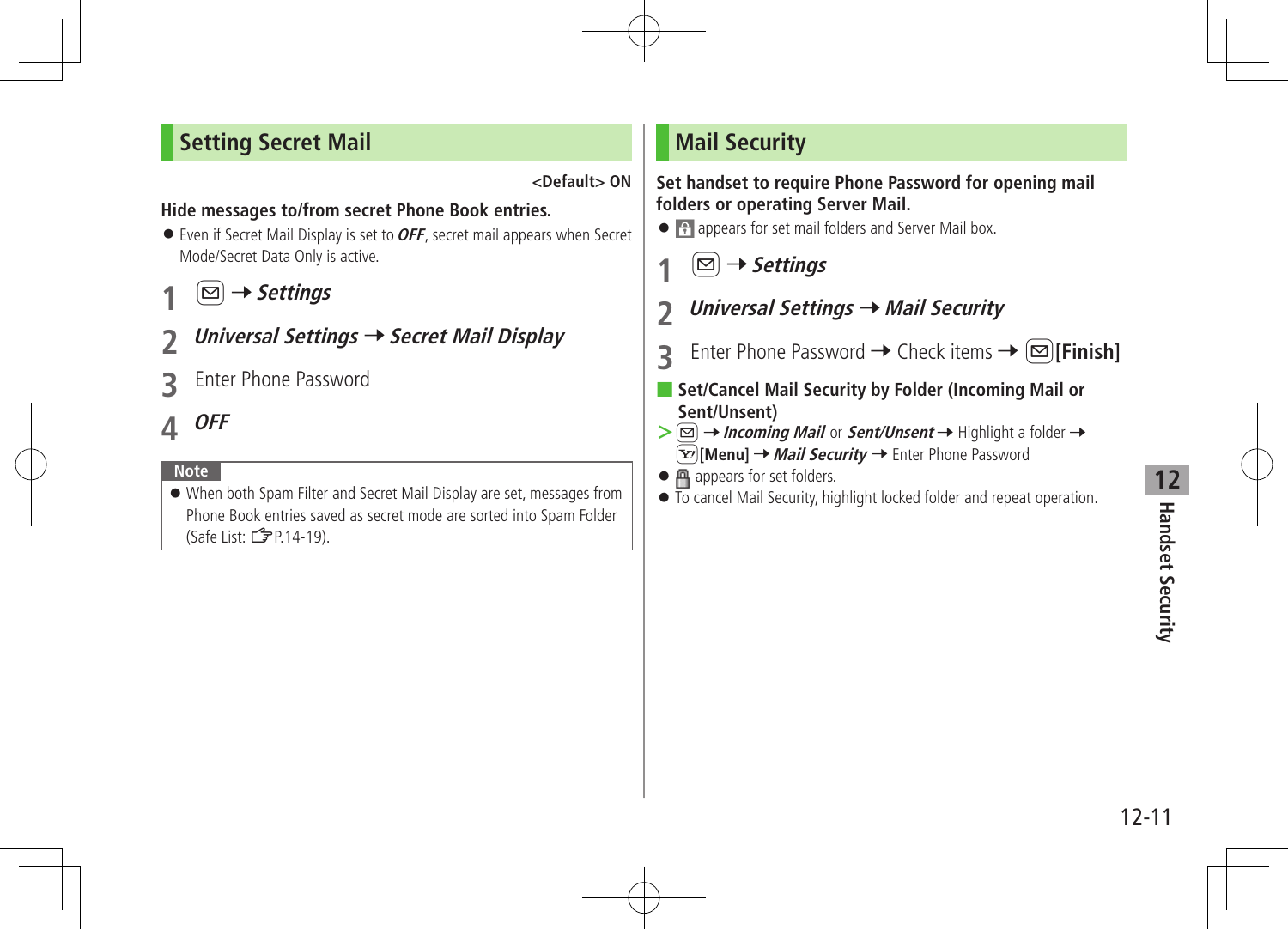### **Call Restrictions**

**Reject/accept/forward calls from specified phone numbers, or restrict calling unspecified phone numbers.**

**2** → Search Phone Book

Select an entry  $\rightarrow \boxed{\mathbf{Y}}$  [Menu]  $\rightarrow$  *Restrictions* 

- **3** Enter Phone Password
- Select an item (See below)

| <b>Item</b>                                                                           | <b>Operation/Description</b>                                                                                                                                                                                                 |
|---------------------------------------------------------------------------------------|------------------------------------------------------------------------------------------------------------------------------------------------------------------------------------------------------------------------------|
| <b>Restrict</b>                                                                       | Allow calls only to specified numbers                                                                                                                                                                                        |
| <b>Dialing</b>                                                                        |                                                                                                                                                                                                                              |
|                                                                                       | <b>Call Rejection</b> Reject specified numbers                                                                                                                                                                               |
| Call                                                                                  | Accept from specified numbers only                                                                                                                                                                                           |
| Acceptance                                                                            |                                                                                                                                                                                                                              |
| Call                                                                                  | Automatically forward specified numbers                                                                                                                                                                                      |
| <b>Forwarding</b>                                                                     | ● Set destination numbers (Call Forwarding: <del>『</del> P.2-17)                                                                                                                                                             |
| • To cancel, repeat operation.                                                        | <b>View/Cancel Phone Book Restrictions</b><br>> Main Menu > Phone > Restrictions > Enter Phone Password                                                                                                                      |
| <b>YES</b><br>$*$ $\star$ appears for set item.<br>Release Settings $\rightarrow$ YES | $\triangleright$ Select an item $*$ $\triangleright$ Select a Phone Book entry $\triangleright$ Select a number<br>$\bullet$ To cancel all restrictions: Highlight an item $\rightarrow$ $\mathbf{[x]}$ [Menu] $\rightarrow$ |

#### **Note**

- **Missed call** Information appears in Standby for calls from rejected numbers.
- While Personal Data Lock is active,**Call Rejection** and **Call Acceptance** are temporarily deactivated.

### **Delaying Ringtone**

```
<Default> OFF
```
**Delay ringtone/vibration for Voice/Video Calls from unknown numbers.**

**Main Menu > Settings > Incoming Settings** 4 **Ring Time Settings** 4 **Ring Starting Time**

- $ON \rightarrow$  Enter start time
- **Hide Missed Call Records (Disconnected during Ringtone Delay)**
- **>Main Menu** ▶ Settings ▶ Incoming Settings
	- 4 **Ring Time Settings** 4 **Missed Calls Display** 4 **Not Display**

**12**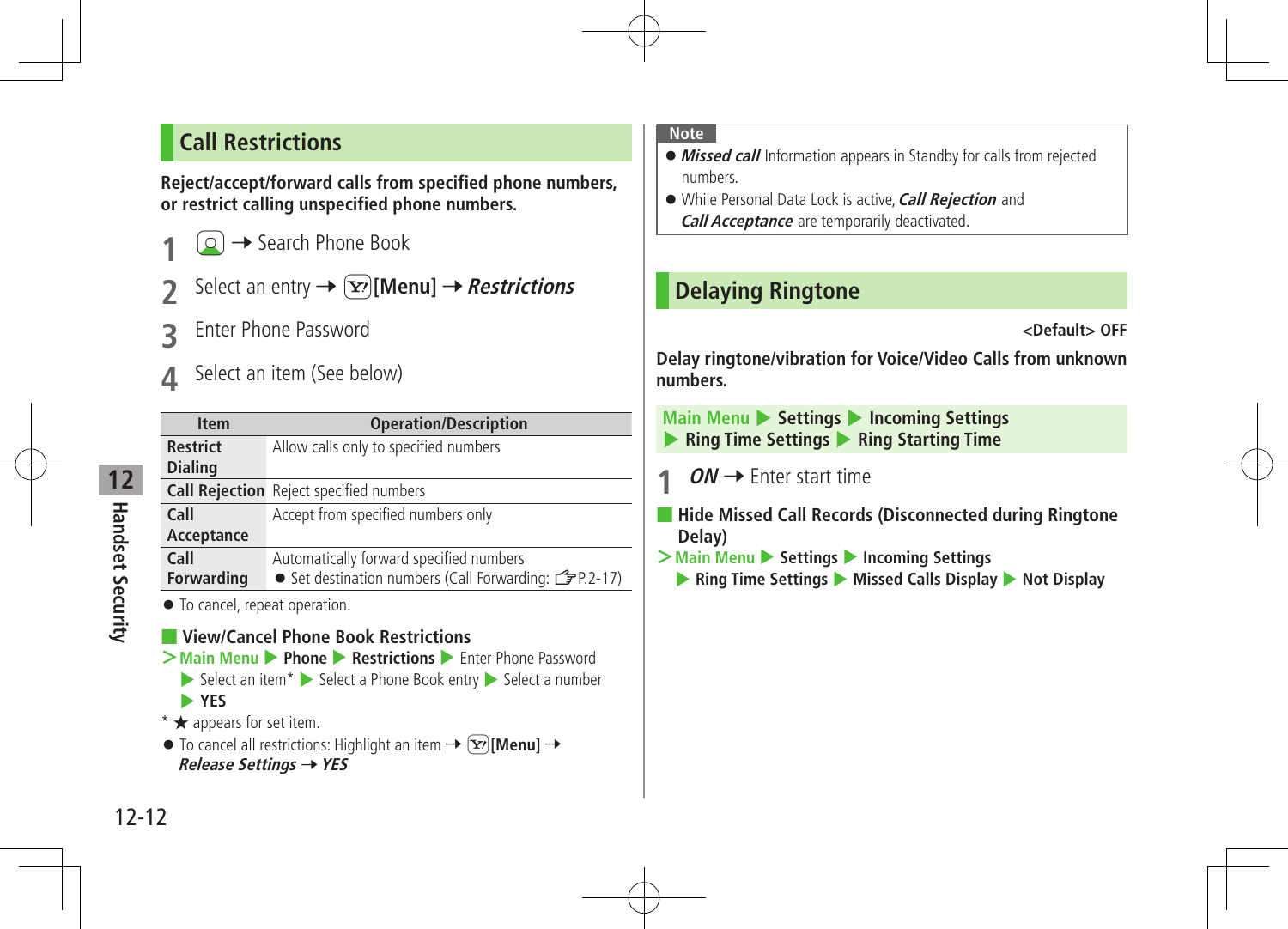### **Rejecting Unknown Callers**

**<Default> Accept**

**Main Menu** 4 **Settings** 4 **Security** 4 **Reject Unknown**

**Enter Phone Password → Reject** 

### **Rejecting Calls without Caller ID**

**<Default> Accept**

**Reject calls without Caller ID or from pay phones.**

**Main Menu > Settings > Security > Call Setting w/o ID** 

- **Enter Phone Password**
- **2** Select an item → Reject

# Reset

### **Reset Settings**

**Cancel custom settings and return handset functions to their default settings.**

**Main Menu** 4 **Settings** 4 **Security** 4 **Reset Settings**

**1** Enter Phone Password  $\rightarrow$  YES

- **•** Some default settings may not be restored.
- Reset Settings cancels Navi Appli settings in S! GPS Navi. Set a Navi Appli to activate from Select Navi Appli ( $\sqrt{2}P.18-26$ ).